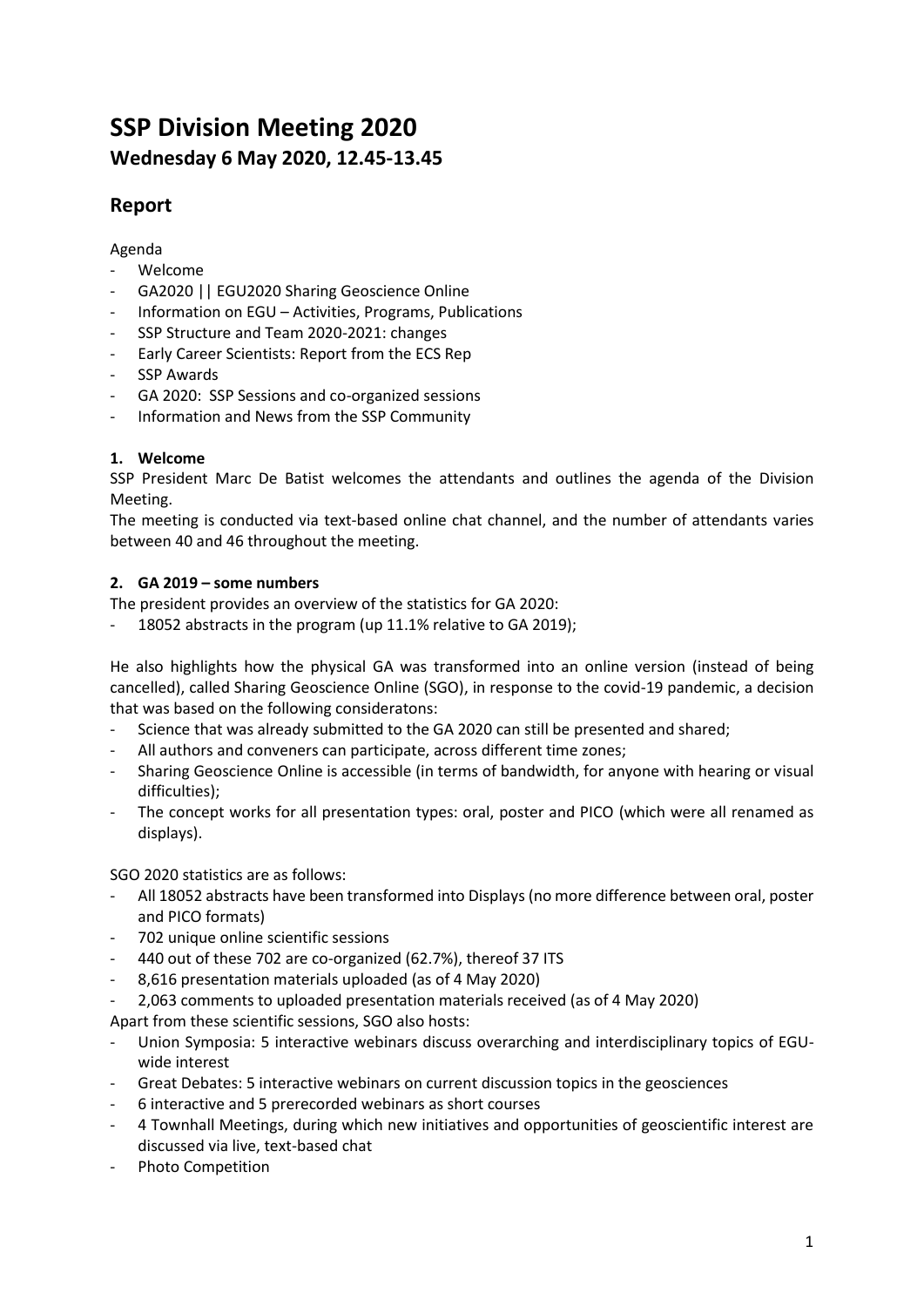- #shareEGUart
- 17 Networking Events
- A daily online version of EGU Today

#### **3. Information on EGU – Activities, Programs, Publications**

The president provides information on various EGU activities, programs, publications, such as: **Flections** 

- Helen M. Glaves was elected to serve as EGU President for the term 2021–2023;
	- Giuliana Panieri was elected as EGU General Secretary for the term 2020-2022;
- GA 2021 provisional timeline
	- call for sessions opening on 24 June 2020 and closing on 11 September 2020;
- EGU open access journals
	- Several journals have subjects in common with SSP (e.g. "Solid Earth", "Natural Hazards and Earth System Science", "Climate of the Past", "Biogeosciences", "Earth System Dynamics");
	- SSP has nominated an executive editor (Elias Samankassou[; elias.samankassou@unige.ch\)](mailto:elias.samankassou@unige.ch) for "Solid Earth";
	- SSP authors are invited to submit manuscripts to "Solid Earth";
	- "Solid Earth" is encouraging Special Issues (from sessions at SGO 2020)
	- A Special Issue on "Linking sedimentary structures and bedforms with flow dynamics" is currently in preparation (more info: [guilhem.douillet@geo.unibe.ch\)](mailto:guilhem.douillet@geo.unibe.ch)
	- A new journal "Geochronology" has been launched
- EGUsphere [\(https://EGUsphere.net\)](https://egusphere.net/)
	- new online open-access platform to promote global networking and open discussion within the Earth, planetary and space science community;
	- will serve as central repository for all contributions, presentations and manuscripts presented to EGU

#### **4. SSP Structure and Team 2020-2021: changes**

Marc De Batist (Gent University) has been re-elected as President of SSP until GA 2023.

The following changes to the SSP team for 2020-2021 need to be approved/confirmed at the SSP Division Meeting:

- Jorijntje Hendericks (Uppsala University) as Science Officer for Stratigraphy, replacing Stéphane Bodin;
- Alicia Fantasia (Aarhus University) as Alternate ECS Representative, replacing John Counts;
- Michael Benton as member of the of the Jean-Baptiste Lamarck Medal Committee, replacing Paul Wignall who rotates off. The proposed new committee member needs be communicated to the Union Awards and Medals Committee and needs to be approved by the Council.

All changes are approved/confirmed unanimously by the SSP Division during the online Division Meeting. The President welcomes all new nominees and thanks Lucas Lourens for his work in the Jean-Baptiste Lamarck Medal Committee in the past years.

#### **Division SSP 2020-2021 President**

| <b>FIESIUEIIL</b>       |                          |
|-------------------------|--------------------------|
| Marc De Batist          | marc.debatist@ugent.be   |
| <b>Deputy President</b> |                          |
| Stéphane Bodin          | stephane.bodin@geo.au.dk |

#### **Program Group/Science Officers** *- Stratigraphy*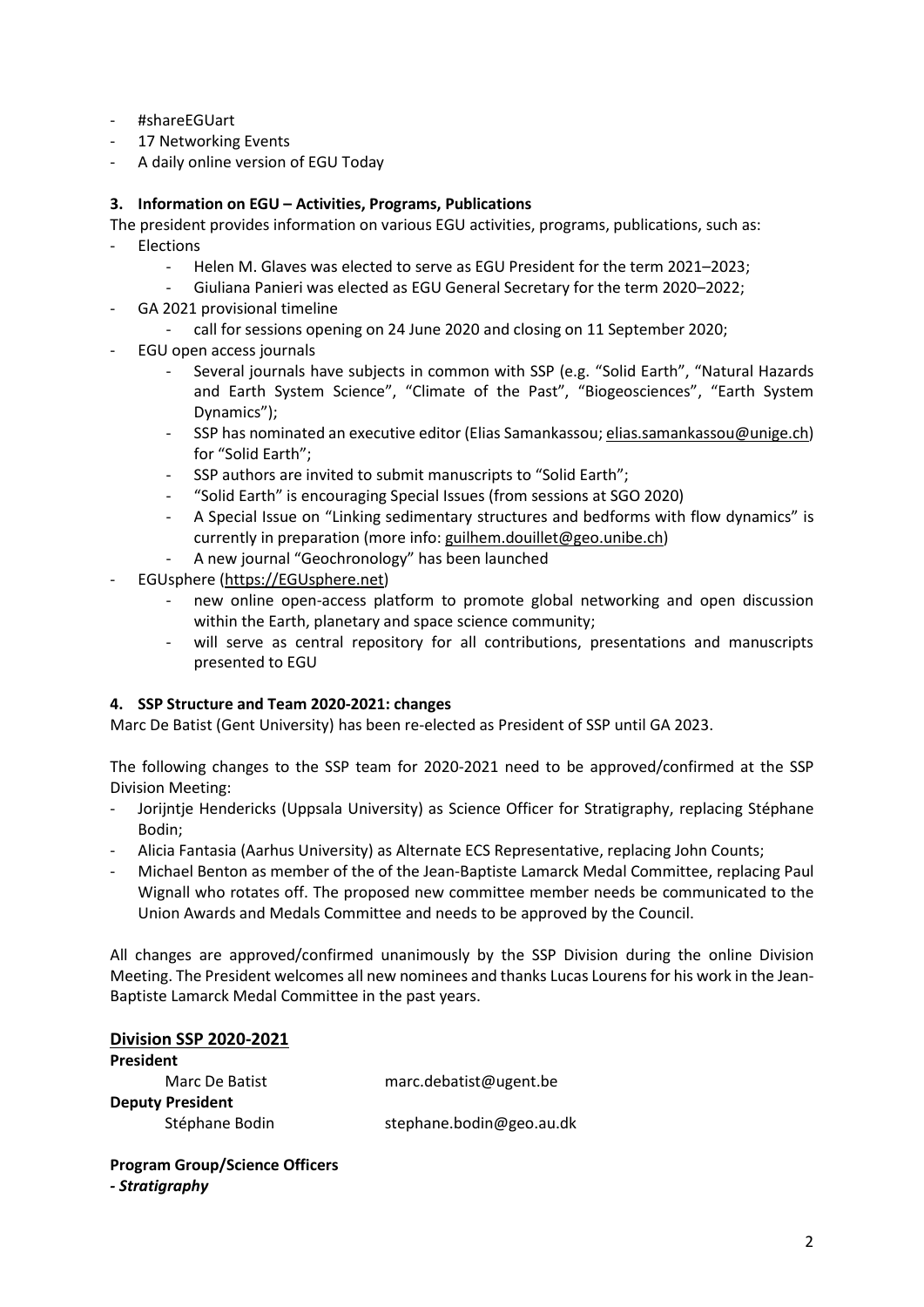|                                                                         | Jorijntje Hendericks                                                                          | jorijntje.henderiks@geo.uu.se                                                                    | confirmed |  |  |
|-------------------------------------------------------------------------|-----------------------------------------------------------------------------------------------|--------------------------------------------------------------------------------------------------|-----------|--|--|
|                                                                         | Ian Jarvis                                                                                    | i.jarvis@kingston.ac.uk                                                                          |           |  |  |
|                                                                         | - Sedimentology                                                                               |                                                                                                  |           |  |  |
|                                                                         | <b>Guilhem Amin Douillet</b>                                                                  | guilhem.douillet@geo.unibe.ch                                                                    |           |  |  |
|                                                                         | Stephen Lokier                                                                                | s.lokier@bangor.ac.uk                                                                            |           |  |  |
|                                                                         | - Paleontology                                                                                |                                                                                                  |           |  |  |
|                                                                         | Thijs Vandenbroucke                                                                           | Thijs.Vandenbroucke@ugent.be                                                                     |           |  |  |
|                                                                         | Cinzia Bottini                                                                                | cinzia.bottini@unimi.it                                                                          |           |  |  |
|                                                                         | <b>Early Career Scientist (ECS) Representatives</b>                                           |                                                                                                  |           |  |  |
|                                                                         | <b>Madeleine Vickers</b>                                                                      | mlv@ign.ku.dk                                                                                    |           |  |  |
|                                                                         | Alicia Fantasia                                                                               | alicia.fantasia@geo.au.dk                                                                        | confirmed |  |  |
|                                                                         |                                                                                               |                                                                                                  |           |  |  |
|                                                                         | Jean-Baptiste Lamarck Medal Committee                                                         |                                                                                                  |           |  |  |
|                                                                         | Helmut Weissert, chair                                                                        |                                                                                                  |           |  |  |
|                                                                         | <b>Michael Benton</b>                                                                         |                                                                                                  | confirmed |  |  |
|                                                                         | Isabel Montañez                                                                               |                                                                                                  |           |  |  |
|                                                                         | Jim Best                                                                                      |                                                                                                  |           |  |  |
|                                                                         | <b>Guilhem Douillet</b>                                                                       |                                                                                                  |           |  |  |
|                                                                         | <b>SSP-Blog editor</b>                                                                        |                                                                                                  |           |  |  |
|                                                                         | Alena Ebinghaus                                                                               |                                                                                                  |           |  |  |
|                                                                         |                                                                                               |                                                                                                  |           |  |  |
|                                                                         | 5. Early Career Scientists: Report from the ECS Representative                                |                                                                                                  |           |  |  |
|                                                                         |                                                                                               | ECS Representative Madeleine Vickers gives an overview of various ECS or ECS-related activities: |           |  |  |
|                                                                         | GA 2019                                                                                       |                                                                                                  |           |  |  |
| Short Course (organized by Alena Ebinghaus)<br>$\overline{\phantom{a}}$ |                                                                                               |                                                                                                  |           |  |  |
|                                                                         | SSP ECS Lunch on Thursday                                                                     |                                                                                                  |           |  |  |
|                                                                         | Sedimentology networking evening, encouraging ECS presence (organized by Guilhem<br>Douillet) |                                                                                                  |           |  |  |
| $\overline{\phantom{a}}$                                                | Between GA 2019 and SGO 2020: social media                                                    |                                                                                                  |           |  |  |
|                                                                         | SSP-Blog (https://blogs.egu.eu/divisions/ssp/) coordinated by Alena Ebinghaus                 |                                                                                                  |           |  |  |
|                                                                         | Facebook (https://www.facebook.com/EGUssp/) updated by Madeleine Vickers                      |                                                                                                  |           |  |  |
|                                                                         |                                                                                               | Twitter (@EGU SSP) updated by Julia Gezatt and others                                            |           |  |  |
|                                                                         | (looking for social media manager)                                                            |                                                                                                  |           |  |  |
|                                                                         | SGO 2020                                                                                      |                                                                                                  |           |  |  |
|                                                                         | ECS Virtual Networking Event: https://ucph-ku.zoom.us/my/egu20.os.ssp.ecs                     |                                                                                                  |           |  |  |
| -                                                                       | Looking forward                                                                               |                                                                                                  |           |  |  |
|                                                                         | Expand SSP ECS Representatives team?                                                          |                                                                                                  |           |  |  |
|                                                                         | Designate SSP (social) media manager?<br>$\overline{\phantom{0}}$                             |                                                                                                  |           |  |  |
|                                                                         |                                                                                               | Raise funding for an ECS lunch during GA 2021?                                                   |           |  |  |
|                                                                         |                                                                                               |                                                                                                  |           |  |  |
| 6.                                                                      | <b>SSP Awards</b>                                                                             |                                                                                                  |           |  |  |
|                                                                         |                                                                                               |                                                                                                  |           |  |  |

Michael J. Benton (University of Bristol, UK) is the recipient of the 2020 SSP Jean-Baptiste Lamarck Medal, which was awarded this year *"in recognition of his outstanding contributions to vertebrate palaeontology, to palaeobiology and to macroevolution across times of extreme environmental change"*. The medal lecture has been postponed until GA 2021.

Anna Joy Drury (University College London, UK) is the recipient of the 2020 SSP Outstanding Early Career Scientists Award, and this *"for her fundamental contributions to research on Miocene stable*